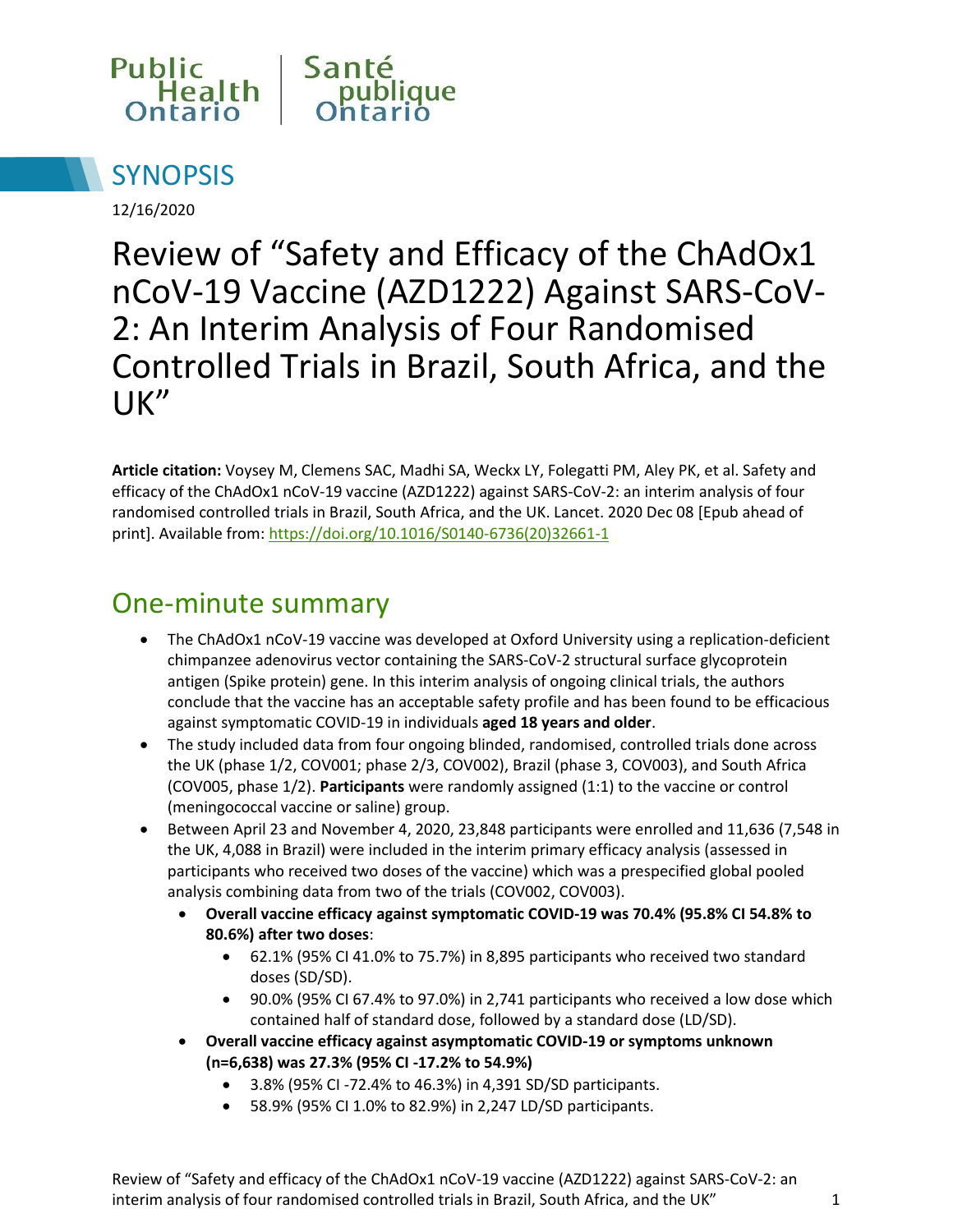- From 21 days after the first dose, there were 10 cases hospitalised for COVID-19, all in the control arm; two were classified as severe COVID-19, including one death.
- There were 74,341 person-months of safety follow-up (median 3.4 months, IQR 1.3–4.8): 175 severe adverse events occurred in 168 participants (84 in the vaccine group, 91 in the control group). **Three serious adverse events were considered possibly related to either the experimental or control vaccine (one case of haemolytic anemia in the control group, a case of transverse myelitis in the vaccine group, one high fever – allocation still masked). Two additional cases of transverse myelitis were reported but both (one in the vaccine group, one in the control group) were deemed unlikely related to the trial interventions**.

### Additional information

- The primary efficacy analysis included symptomatic COVID-19 in seronegative participants with a nucleic acid amplification test-positive swab more than 14 days after a second dose of vaccine. Symptomatic was defined as at least one qualifying symptom (fever ≥37·8°C, cough, shortness of breath, or anosmia or ageusia) in the UK and Brazil, and a larger number of symptoms in South Africa. Participants were analysed according to intervention received, with data cut-off on Nov 4, 2020. Vaccine efficacy was calculated as "1 – relative risk" derived from a Poisson regression model adjusted for age.
- Participants who self-reported COVID-19-related symptoms and met the symptomatic criteria (varied across studies) were assessed clinically, and tested serologically and virologically (nucleic acid amplification test – NAAT). In addition, participants in the UK study COV002 were asked to provide a self-administered nose and throat swab weekly to test for asymptomatic infections throughout the study period.
- The interim analysis of vaccine safety includes data of participants who received at least one dose from four ongoing randomised controlled trials done across three countries:
	- COV001 (UK): single-blind, phase 1/2; n=1,067 (all aged 18-55 years, except for 2 with missing age information); median body-mass index (BMI) (ChAdOx1 nCoV-19 vs. control) = 24.2 vs. 24.4.
	- COV002 (UK): single-blind, phase 2/3; n=10,663 (77.6% aged 18-55 years, 11.3% ≥70 years); median BMI = 25.4 vs. 25.5.
	- $\bullet$  COV003 (Brazil): single-blind, phase 3; n=10,002 (83.4% aged 18-55 years; 2.5% ≥70 years); median BMI = 26.0 vs. 25.9.
	- COV005 (South Africa): double-blind, phase 1/2; n=2,013 (95.1% aged 18-55 years; none ≥70 years); median BMI = 23.8 vs. 23.5.
- Adverse events of special interest reported by participants after any dose (ChAdOx1 nCoV-19 vs control groups):
	- Anaphylaxis:  $1/12,021$  (<0.1%) vs.  $0/11,724$  (0%)
	- Generalized convulsion: 1/12,021 (<0.1%) vs. 1/11,724 (<0.1%)
	- Other neurologic events: 64/12,021 (0.5%) vs. 79/11,724 (0.7%)
	- Potential immune-mediated conditions:
		- Neuroinflammatory disorders:  $5/12,021$  (<0.1%) vs.  $4/11,724$  (<0.1%)
		- Skin disorders: 3/12,021 (<0.1%) vs. 4/11,724 (<0.1%)
		- Other: 3/12,021 (<0.1%) vs. 3/11,724 (<0.1%)
	- Thrombotic, thromboembolic, and neurovascular events: 4/12,021 (<0.1%) vs. 8/11,724 (0.1%)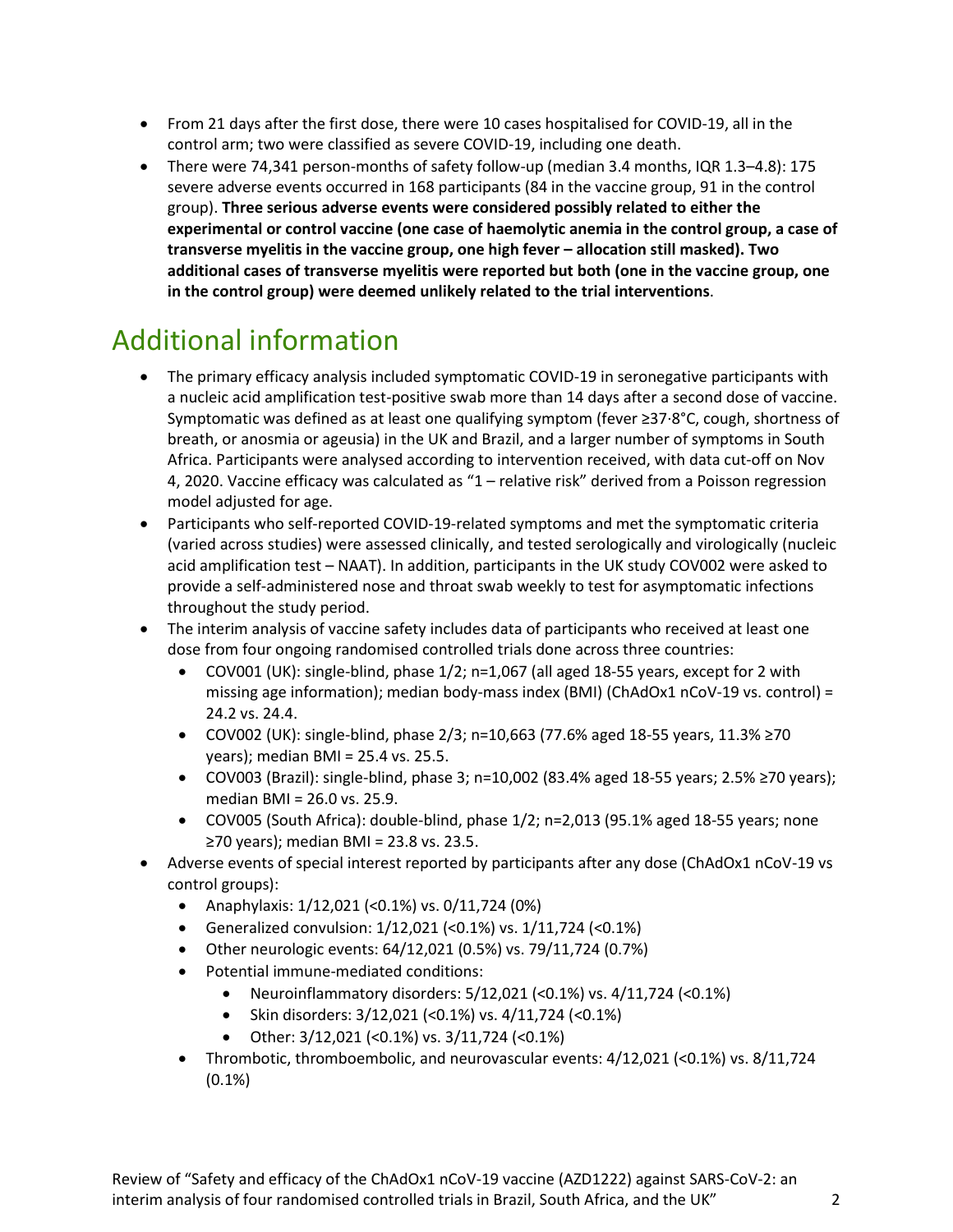- The first interim vaccine efficacy analysis was planned when at least 53 cases in participants who had received two standard-dose vaccines (SD/SD) had accrued to meet the primary outcome definition. It was assessed by a prespecified global pooled analysis combining data from COV002 and COV003, which met prespecified criteria of having at least five cases. Vaccine dose, duration between doses, criteria for COVID-19 testing and other variables differed to some degree across study sites. Amongst the 11,636 participants:
	- Age distribution: 18-55 years (87.8%), 56-69 years (8.4%), ≥70 years (3.8%)
	- $\bullet$  Duration between doses: <6 weeks (29.2%), 6-8 weeks (16.0%), 9-11 weeks (26.5%), ≥12 weeks (28.3%)
- The confidence intervals (CIs) are fairly wide. Inclusion of more data from the study's ongoing trials should narrow the CIs.
- Additional studies are needed to explore the duration of protection from COVID-19 and any reduction in transmissibility in vaccinees with asymptomatic/subclinical COVID-19.

### PHO reviewer's comments

- More than half of those enrolled were lost (23,848 enrolled 11,636 participants = 12,212 lost). The reason for this attrition is not addressed by the authors and given that more than 50% of research participants were lost to follow-up, then attrition bias is of concern in this study.
- Attempts were made by the authors to explain why the low dose had greater efficacy than the standard dose (90·0% (95% CI 67·4–97·0) versus 62·1% (41·0–75·7), respectively), but ultimately, it is not known and further work needs to be done to understand this observation.
- The vaccine efficacy is lower than that reported for other COVID-19 vaccines.
- As COVID-19 infections with onset within 14 days after the second dose (or 21 days for those vaccinated with only one dose) were excluded, vaccine efficacy might be overestimated when early-onset cases were not counted. Caution should be exercised in attempting to generalize the efficacy and safety data to other populations as the trial did not include children, adolescents, the elderly, persons with high BMI as well as those with unstable comorbidities.